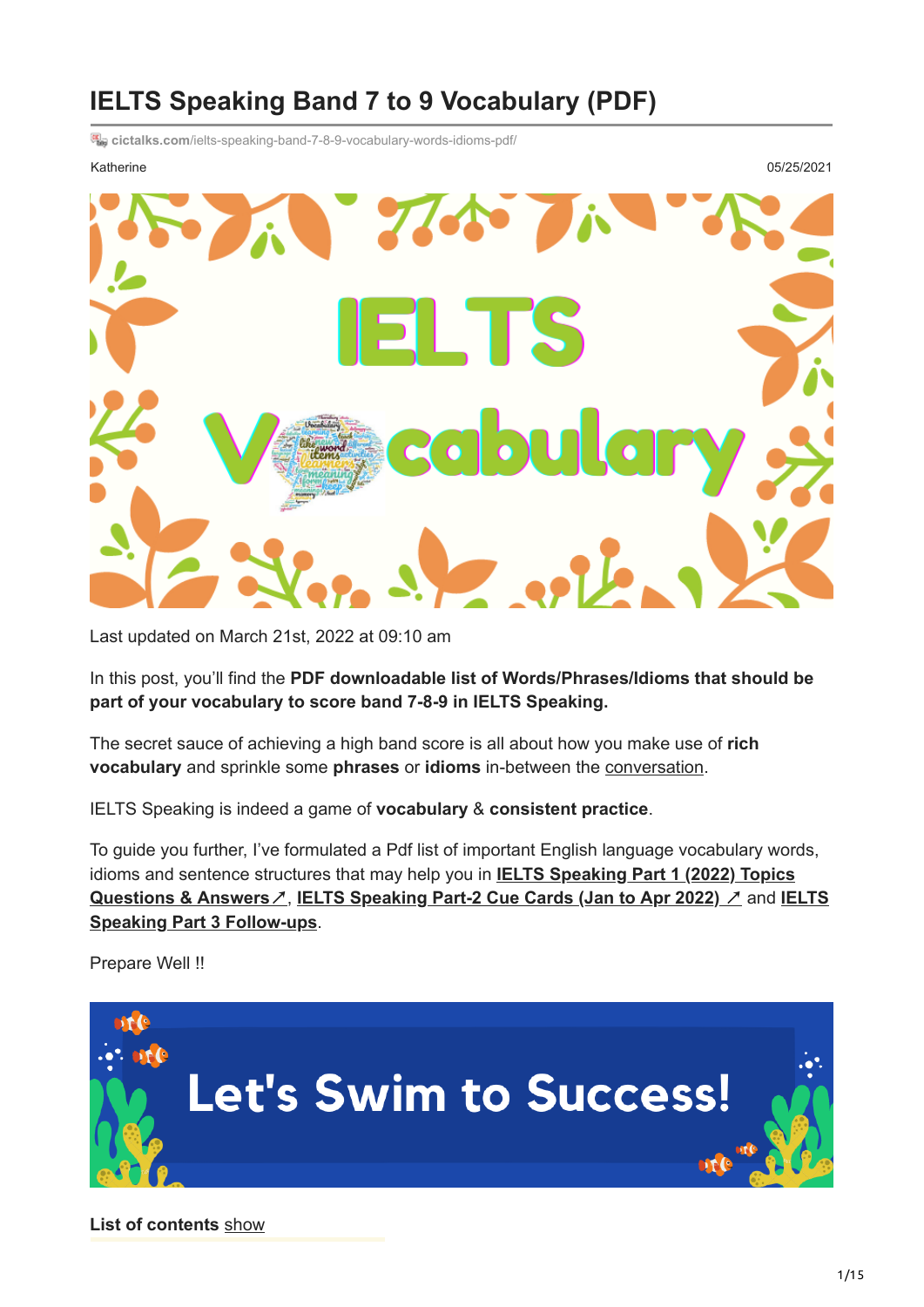## **Speaking Vocabulary Part-1**

**Here's the list ofIELTS Speaking Part: 1,2, and 3 vocabulary words, phrases and Idioms, that if successfully applied in conversation, can get you a band score in the range of 7, 8 or 9:**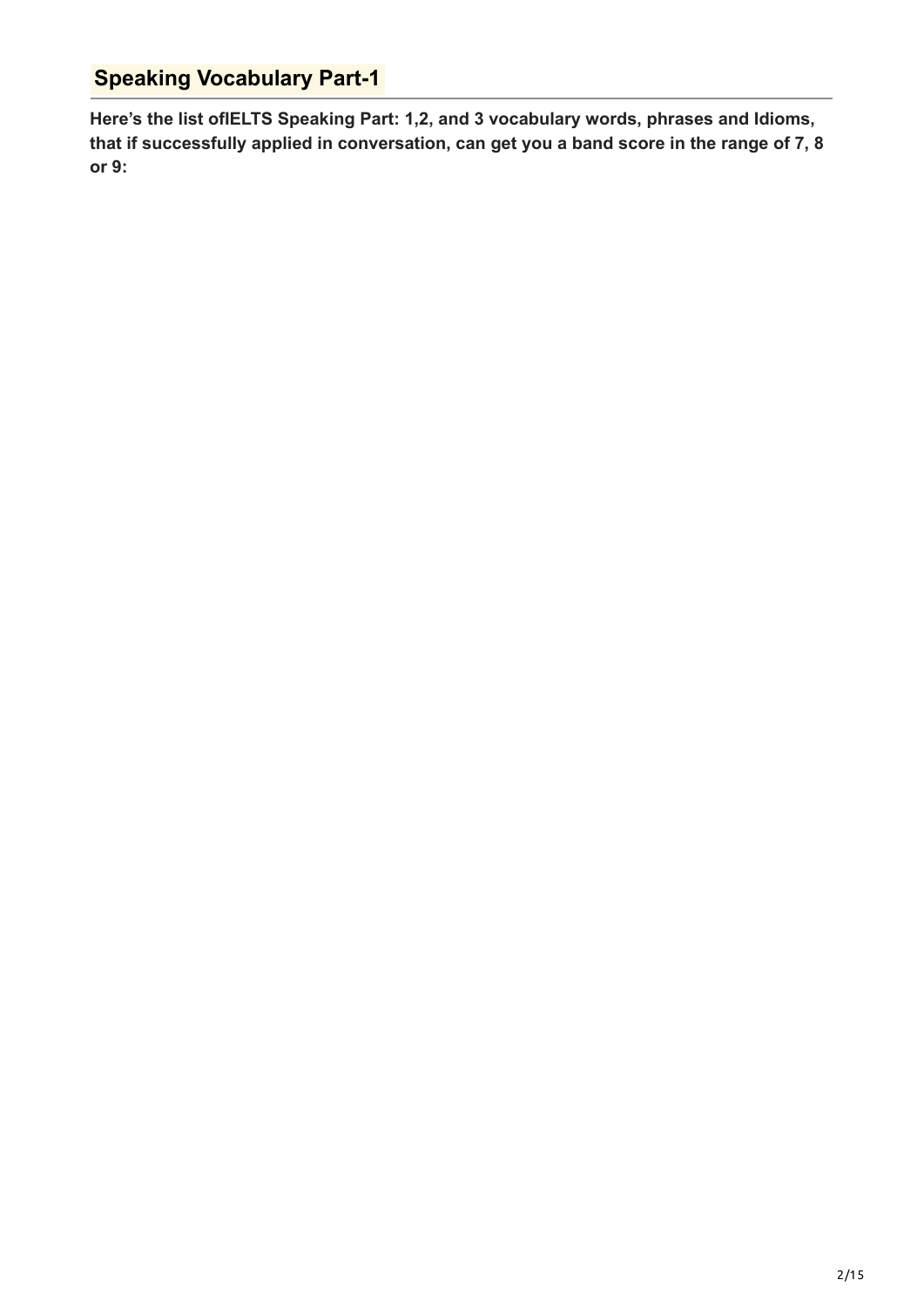| <b>Vocabulary</b>                      | <b>Meaning &amp; Sentence formation</b>                                                                                                                                                                                                                                                                                                                                                               |
|----------------------------------------|-------------------------------------------------------------------------------------------------------------------------------------------------------------------------------------------------------------------------------------------------------------------------------------------------------------------------------------------------------------------------------------------------------|
| avid                                   | characterized by enthusiasm and vigorous pursuit: very eager<br>and enthusiastic<br>I am an avid traveller and since all these years I've been<br>travelling to numerous places around the world]                                                                                                                                                                                                     |
| <b>The Great White</b><br><b>North</b> | the term Great White North in reference to Canada, the nickname<br>has been in use for many decades. The general breakdown is that<br>Canada is "Great" because it's the second-largest country in the<br>world. It's "White" because of the amount of Arctic frozen tundra<br>and snow within the country. Finally, it's the "North" of the United<br>States. Hence, the Great White North was born. |
| prompt                                 | to move to action, to serve as the reminder of<br>[There are number of reasons that prompt me to start a new<br>chapter of my life]                                                                                                                                                                                                                                                                   |
| multicultural                          | consisting of or relating to people of many different nationalities<br>and cultures.<br>[Toronto is one of the world's most multicultural cities]                                                                                                                                                                                                                                                     |
| heaven for foodies                     | best place for food lovers<br>[I am a foodie and Toronto is heaven for foodies]                                                                                                                                                                                                                                                                                                                       |
| one-time affair                        | something that happens only once<br>[Life is a one-time affair]                                                                                                                                                                                                                                                                                                                                       |
| mobility                               | the ability to move or be moved freely and easily<br>[There is large mobility of people towards living in the city]                                                                                                                                                                                                                                                                                   |
| metropolitan city                      | relating to or denoting a metropolis or large city<br>[Life in a metropolitan city with malls, cinemas, clubs etc. is the<br>most important factor to get settled]                                                                                                                                                                                                                                    |
| tranquility                            | the quality or state of being calm<br>[Peace and tranguility of the area decides where people want to<br>settle]                                                                                                                                                                                                                                                                                      |
| at the heart of                        | at the centre of<br>[Town square market is located at the heart of Sector - 15]                                                                                                                                                                                                                                                                                                                       |
| proximity                              | the state of being near in space or time<br>[Due to its proximity to the national highway, it can easily be<br>accessed]                                                                                                                                                                                                                                                                              |
| hoax                                   | A hoax is a trick in which someone tells people something that is<br>not true<br>[Mostly Advertisement are a hoax]                                                                                                                                                                                                                                                                                    |
| escalate                               | to increase in extent, volume, number, amount, intensity, or scope<br>[The prices are so <b>escalated</b> in shopping malls that a common<br>man may find it hard to purchase]                                                                                                                                                                                                                        |
| dampen the spirit                      | to dull or deaden; depress: to dampen one's spirits<br>[Traffic jams can't dampen the spirit of visiting a street market]                                                                                                                                                                                                                                                                             |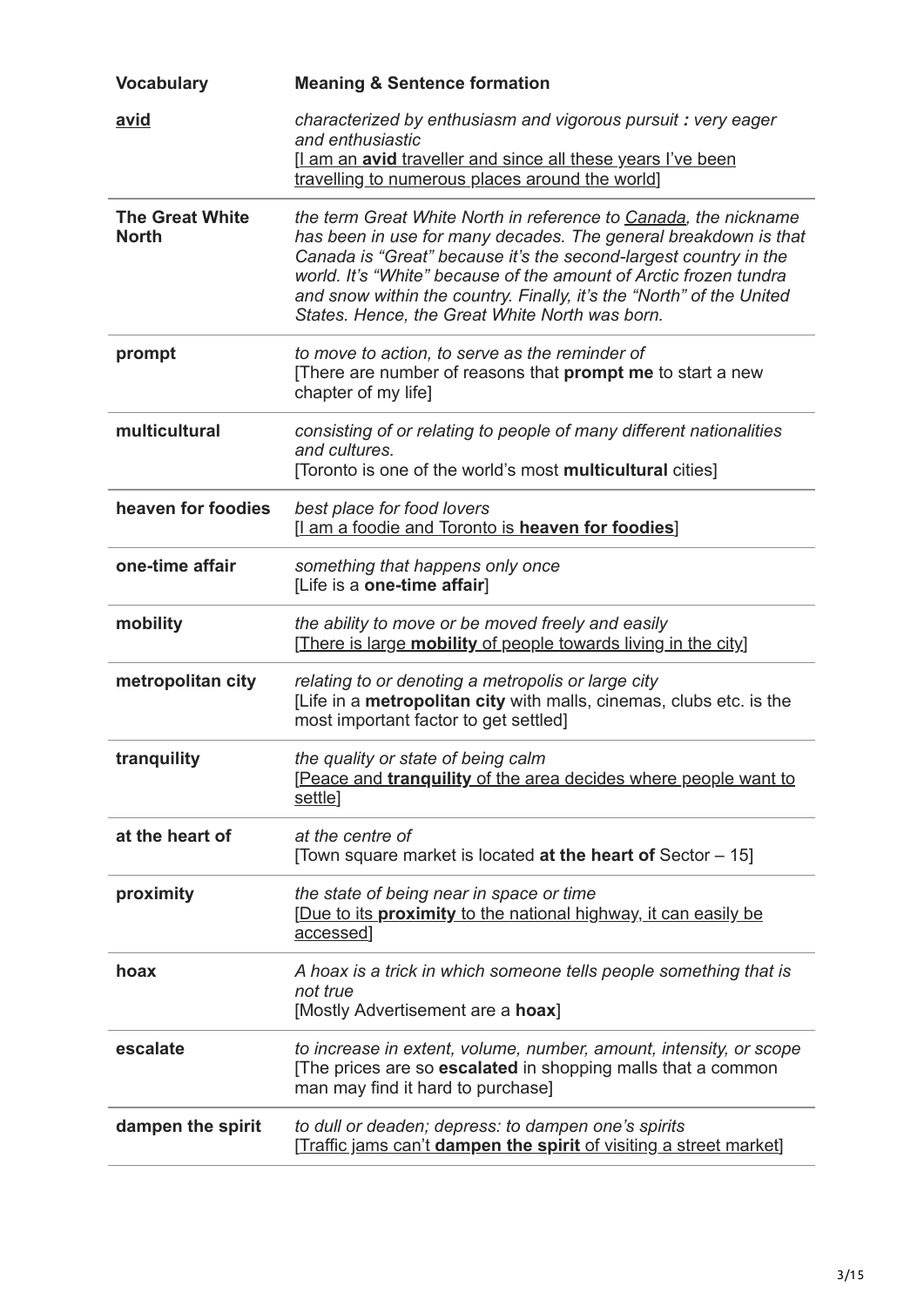| <b>Vocabulary</b>       | <b>Meaning &amp; Sentence formation</b>                                                                                                                                                                                |
|-------------------------|------------------------------------------------------------------------------------------------------------------------------------------------------------------------------------------------------------------------|
| very basis              | the basic foundation<br>[It's unfortunate that the very basis of our life is now under threat<br>from environment degradation]                                                                                         |
| umbrella<br>legislation | broad legislation subsuming different sub-legislations<br>[The Environment Act is an umbrella legislation designed to<br>provide a framework for government to protect the environment]                                |
| emphasise               | give special importance or prominence to (something) in speaking<br>or writing<br>[The article emphasised different facets of Environment<br><b>Protection Act]</b>                                                    |
| sustainability          | avoidance of the depletion of natural resources in order to<br>maintain an ecological balance<br>[The Environment law benefits every living creature by protecting<br>and improving sustainability of the environment] |
| <b>lackadaisical</b>    | lacking enthusiasm and determination; carelessly lazy<br>[I feel the government had a lackadaisical implementation of the<br><b>Environment rules since the enactment]</b>                                             |
| moral<br>responsibility | our self-directed responsibility<br>[It's our moral responsibility to protect the environment]                                                                                                                         |
| uphold                  | confirm or support something<br>[It's our moral responsibility to protect the environment and<br>uphold every law framed for it]                                                                                       |
| took the baton          | took over the responsibility<br>[Indians now took the baton in their hands to preserve the<br>mother earth]                                                                                                            |
| noble profession        | profession for the service of mankind<br>[Police service is a noble profession]                                                                                                                                        |
| uproot                  | pull something out of the ground<br>[A police officer should be physically fit and courageous to uproot<br>crime from the society]                                                                                     |
| fatal                   | extremely dangerous<br>[Use of cell phones while driving is fatal for the road safety]                                                                                                                                 |
| gender disparity        | gender differences, male-female differences<br>[I don't think there should be any gender disparity in the police<br>service]                                                                                           |
| egalitarian society     | the society where every person is entitled to equal rights, receive<br>equal treatment and opportunities<br>[We are living in an egalitarian society which makes every race<br>entitled to equal rights]               |
| rotten apple            | a bad or corrupt person in a group<br>[Each country does have some rotten apples]                                                                                                                                      |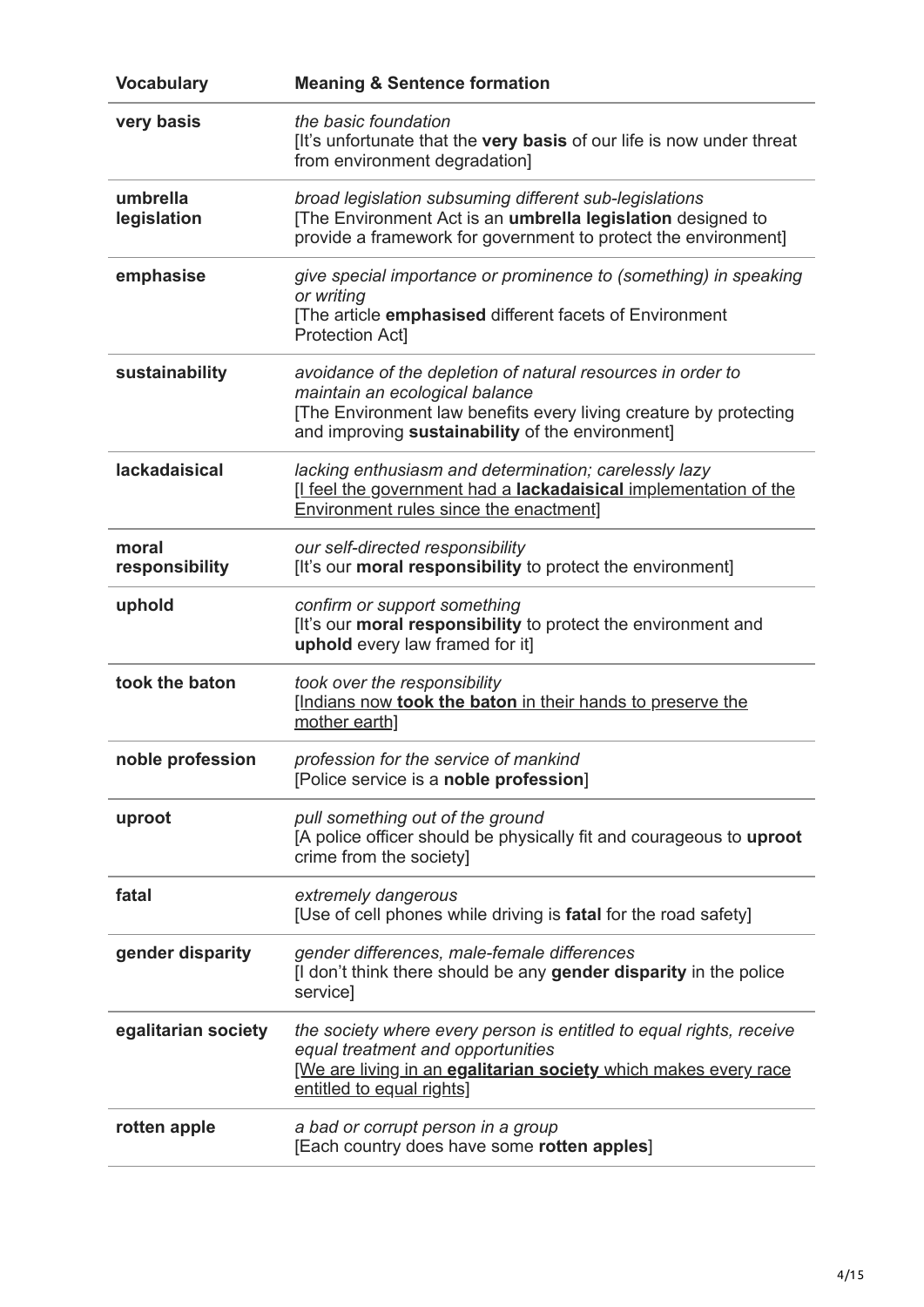| <b>Vocabulary</b>                         | <b>Meaning &amp; Sentence formation</b>                                                                                                                                                                          |
|-------------------------------------------|------------------------------------------------------------------------------------------------------------------------------------------------------------------------------------------------------------------|
| outlaws                                   | a person who has broken the law, especially one who remains at<br>large or is a fugitive<br>[There is need to strictly deal with the outlaws for favourable<br>growth of a nation]                               |
| rational talk                             | logical conversation<br>[Arguments are the foundation of every rational talk]                                                                                                                                    |
| turned into                               | changed into<br>[It all started calmly as a discussion but in no time turned into an<br>argument]                                                                                                                |
| squabble                                  | a noisy quarrel about something petty or trivial<br>[The friendly argument soon became a squabble]                                                                                                               |
| lose sight of                             | fail to consider, be aware of, or remember<br>[Jenny & Smith didn't lose sight of their friendship during the<br>argument]                                                                                       |
| leaves no space<br>for holding<br>grudges | eliminate all hard feelings or grievances<br>[Arguing is healthy because it leaves no space for holding<br>grudges]                                                                                              |
| trivial                                   | of little value or importance<br>[Families normally disagree on trivial topics like what household<br>things to buy and what not?]                                                                               |
| closely knitted                           | closely connected<br>[Families are so closely knitted that they'll find arguments in<br>almost everything]                                                                                                       |
| generation gap                            | a difference in values and attitudes between one generation and<br>another<br>[A generation gap refers to the chasm that separates the<br>thoughts expressed by members of two different generations]            |
| overly self-<br>obsessed                  | too much egocentric or self-centered<br>[Some people are stubborn because they're overly self-<br>obsessed and think of their opinion highly]                                                                    |
| persona                                   | the public image of one's personality<br>[Welcoming good arguments and listen to others help us build our<br>persona]                                                                                            |
| tiling puzzle                             | <b>Tiling puzzles</b> are puzzles involving two-dimensional packing<br>problems in which a number of flat shapes have to be assembled<br>into a larger given shape without overlaps (and often without<br>gaps). |
| hard to crack                             | tough to solve<br>[Some jigsaw puzzles are hard to crack]                                                                                                                                                        |
| walk in the park                          | something that is very easy to do<br>[Some puzzles are a walk in the park and can be solved in a<br>matter of minutes]                                                                                           |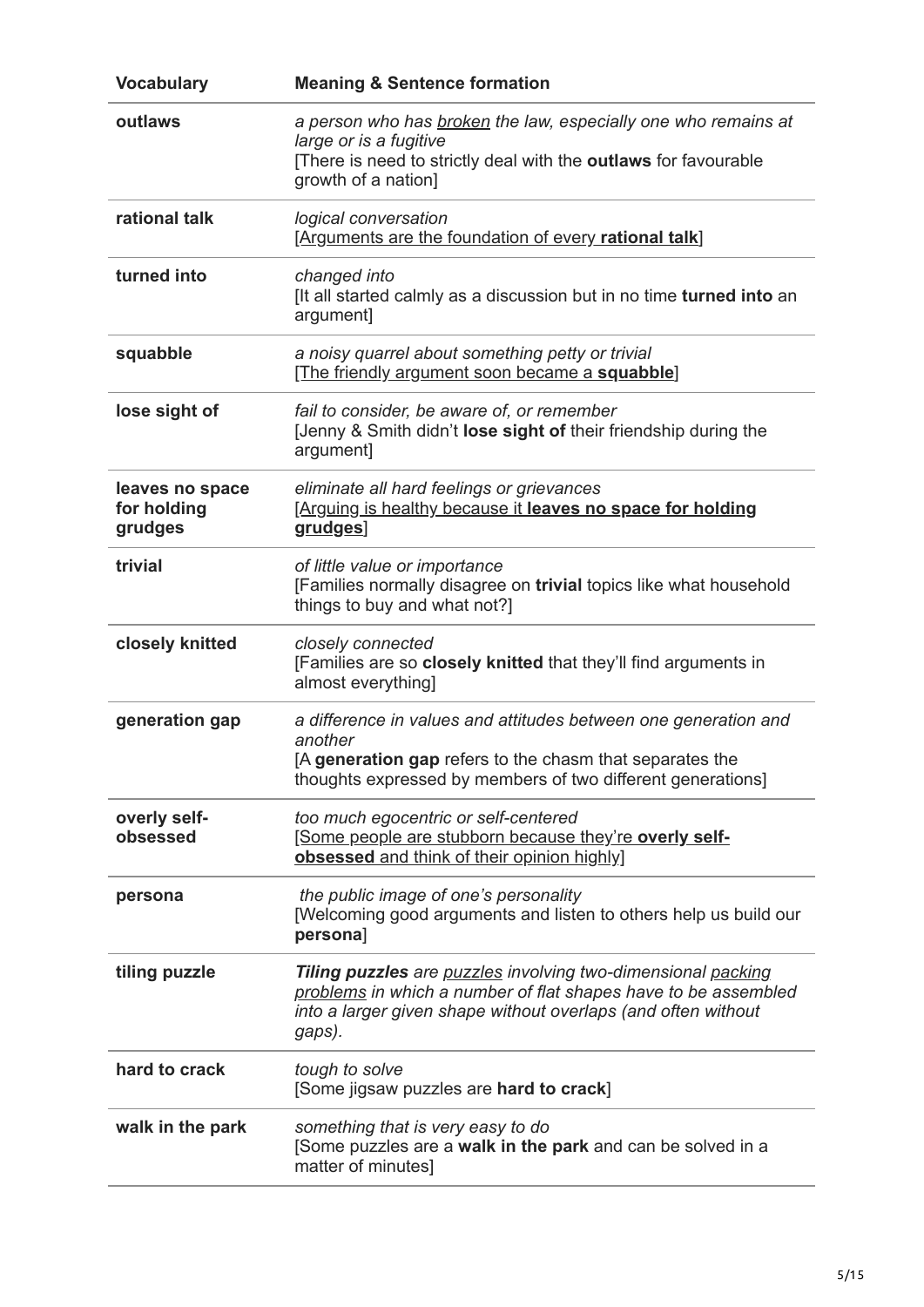| <b>Vocabulary</b>   | <b>Meaning &amp; Sentence formation</b>                                                                                                                                         |
|---------------------|---------------------------------------------------------------------------------------------------------------------------------------------------------------------------------|
| bustle              | move in an energetic or noisy manner<br>[Puzzling is perfect for people who want a solo break from the<br><b>bustle</b> of digital lifestyle]                                   |
| cognitive abilities | a general mental capability involving reasoning, problem solving,<br>planning and abstract thinking<br>Solving at least one puzzle a week improve our cognitive<br>abilities]   |
| reinforce           | strengthen or support<br>[Sudoku and Jigsaw reinforce connections between brain cells<br>and improves mental speed]                                                             |
| inclination         | likeness<br>[I've certain inclination towards detective movies]                                                                                                                 |
| stimulating         | encouraging or arousing interest or enthusiasm<br>[Motion video is far more stimulating than navigating through<br>pages of a novel]                                            |
| inborn gift         | a skill by birth<br>[Natural talent is one such inborn gift that we realise with the<br>gradual passage of time]                                                                |
| for that sake       | for that purpose<br>[For that sake, I've tried number of things but nothing worked out<br>for me]                                                                               |
| accomplished        | highly trained or skilled<br>[He is an accomplished music tutor]                                                                                                                |
| hone                | refine or perfect (something) over a period of time<br>[I'll hone my skills under my Uncle's guidance]                                                                          |
| infusing            | filling; pervading<br>[I thank god everyday for <b>infusing</b> this natural skill of singing<br>within me]                                                                     |
| get their eyes off  | stop watching something<br>[People can't get their eyes off from the TV]                                                                                                        |
| cloud nine          | a feeling of well-being or elation<br>[Singing at Wembley made me feel like I'm on cloud nine]                                                                                  |
| kinfolks            | relatives, family members or friends<br>[It was my first ever experience in the Cricket Stadium and so I<br>went there with my kinfolks]                                        |
| vuvuzelas           | The vuvuzela is a horn, about 65 centimetres (2 ft) long, which<br>produces a loud monotone note<br>[People carry vuvuzelas to the stadium that reverberated the<br>atmosphere] |
| coruscated          | sparkled, scintillated<br>[Stadium coruscated with flood lights and loud music blares<br>amazed me]                                                                             |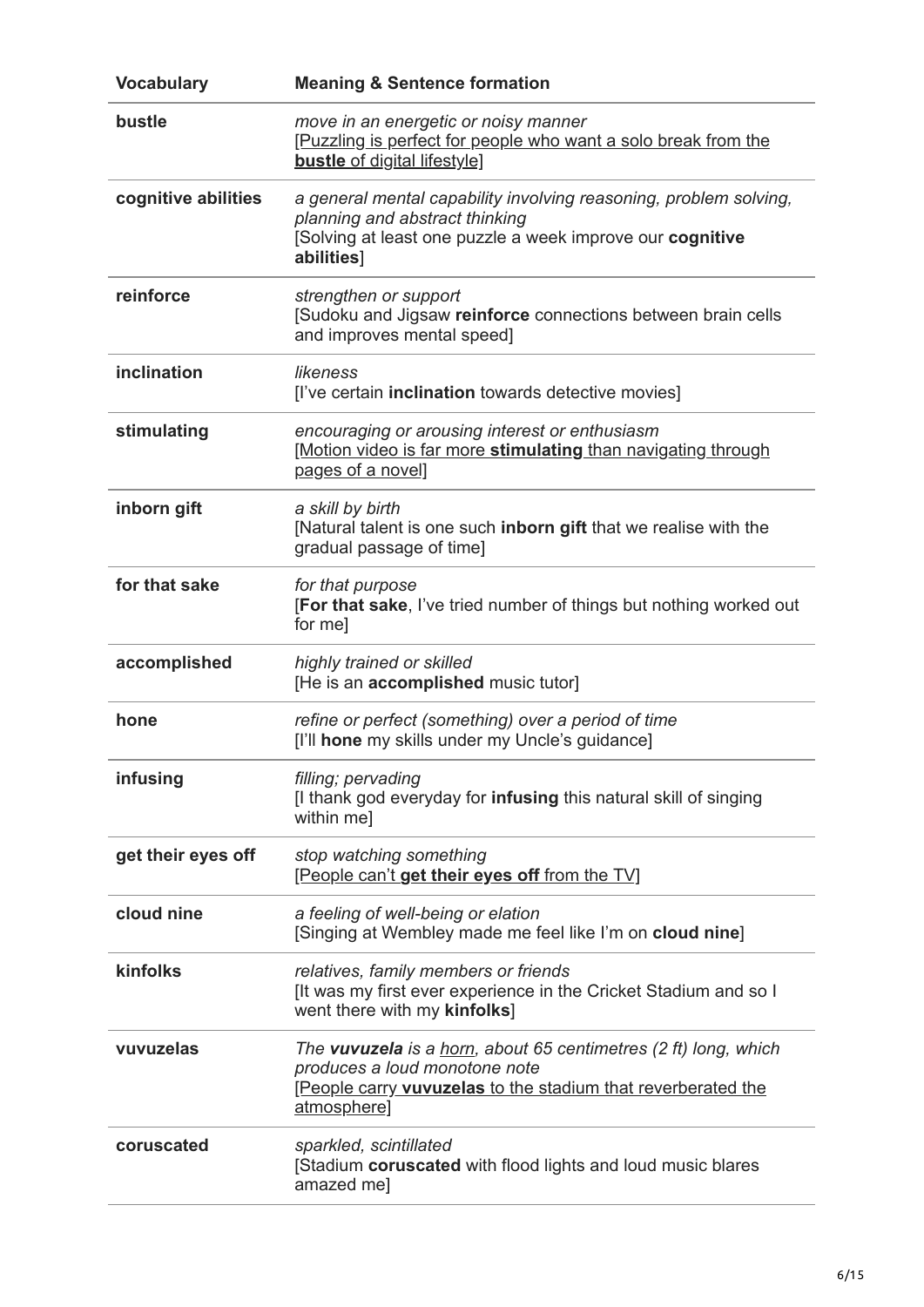| <b>Vocabulary</b>     | <b>Meaning &amp; Sentence formation</b>                                                                                                                      |
|-----------------------|--------------------------------------------------------------------------------------------------------------------------------------------------------------|
| bucket list           | a list of things someone wishes to do in the future<br>[Everybody prepares their bucket list about things they wish to<br>do]                                |
| crafted               | designed, planned<br>[I crafted this plan to visit the temple and paint my imagination<br>into reality]                                                      |
| uphill task           | difficult task<br>[Holidays are coming up so train reservation may be an uphill<br>task]                                                                     |
| primordial            | basic and fundamental<br>[Salary is <b>primordial</b> factor in career planning]                                                                             |
| <b>Capitalism</b>     | an economic system focused on capital accumulation<br>[We're living in an era of Capitalism where everything is<br>measured in terms of money]               |
| strike a balance      | make something equally proportioned midway between two or<br>more conflicting or contrasting things<br>[One should strike a balance between life and salary] |
| overbearing           | unpleasantly overpowering<br>[It's generally seen that high paying jobs are more demanding and<br>overbearing on life]                                       |
| fathom                | to understand<br>[the locals could not fathom out the reason behind his new-found<br>prosperity]                                                             |
| reeling under         | to struggle under something<br>[Due to Covid-19, the whole world was reeling under lockdowns]                                                                |
| stumbled upon         | came across, to discover something by chance<br>[I stumbled upon wonderful article on health while reading<br>newspaper]                                     |
| prey                  | a person or thing that becomes the victim<br>[Less manual hard work makes us prey to various health<br>problems]                                             |
| congregations         | a group of people assembled for religious worship<br>[Flowers are used for worshipping gods in religious<br>congregations]                                   |
| endure                | to sustain<br>[Tulips can endure different weather conditions]                                                                                               |
| <b>guintessential</b> | extremely essential<br>[Mobile phones nowadays have become quintessential part of<br>our lives]                                                              |
| life pursuits         | life goals<br><u>It is impossible to even think of our life pursuits without the use</u><br>of cell phones]                                                  |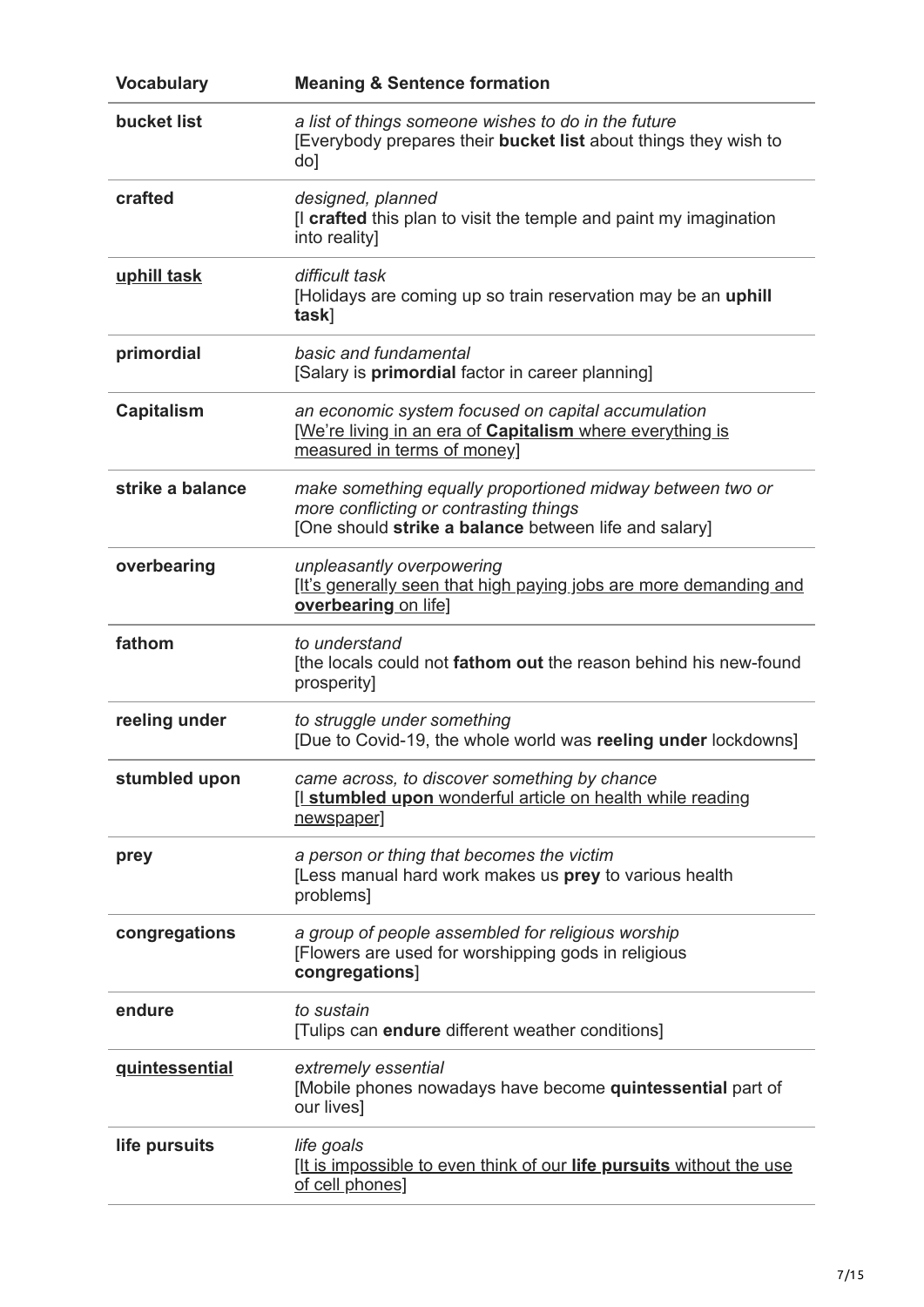| <b>Vocabulary</b>                   | <b>Meaning &amp; Sentence formation</b>                                                                                                                              |
|-------------------------------------|----------------------------------------------------------------------------------------------------------------------------------------------------------------------|
| cautionary tale                     | a story that gives a warning<br>[Her story is a cautionarytalefor women travellingalone]                                                                             |
| There is no garden<br>without weeds | Nothing is perfect. Even the best of us has his failings and<br>weaknesses.                                                                                          |
| heavily invested                    | to have given a lot of time and effort to something and care about<br>it very much<br>[Boston city residents are heavily invested in reading<br>newspapers]          |
| attracting eye balls                | catching attention<br>[World cup victory is a recent piece of news that attracted our eye<br>balls]                                                                  |
| hate mongers                        | persons who incite hate<br>[People believe they were surely some hate mongers with an aim<br>to incite violence]                                                     |
| imposters                           | persons who pretend to be someone else in order to deceive<br>others<br>[the charity has warned anyone approached by the imposters to<br>contact police immediately] |
| alter ego                           | a person's secondary or alternative personality<br>[a national identity such as passport creates an alter ego which<br>we can use to excel in career]                |
| myriad                              | many, number of<br>[I believe there are myriad of ways to build national identity]                                                                                   |
| sky scrappers                       | tall buildings<br>[London, the city where I came from is full of sky scrappers]                                                                                      |
| marvellous                          | wonderful, brilliant<br>[The Big Ben Tower is a marvellous piece of architecture]                                                                                    |
| humongous                           | huge, enormous<br>[The Big Ben Tower stands 316 feet tall. which is <b>HUMONGOUS!!</b> ]                                                                             |
| grand edifice                       | huge building<br>[The town hall is the only grand edifice surviving from the 15th<br>century]                                                                        |
| turns upside down                   | Put in disorder, mix or mess up<br>[if elevator goes out of function, the whole world turns upside<br>down for the residents]                                        |
| road block                          | a problem<br>[With the rising population, the scarcity of land is becoming a road<br>block]                                                                          |
| fool's errand                       | a needless or profitless endeavor<br>[It would be a fool's errand to build tall residential places in the<br>countryside]                                            |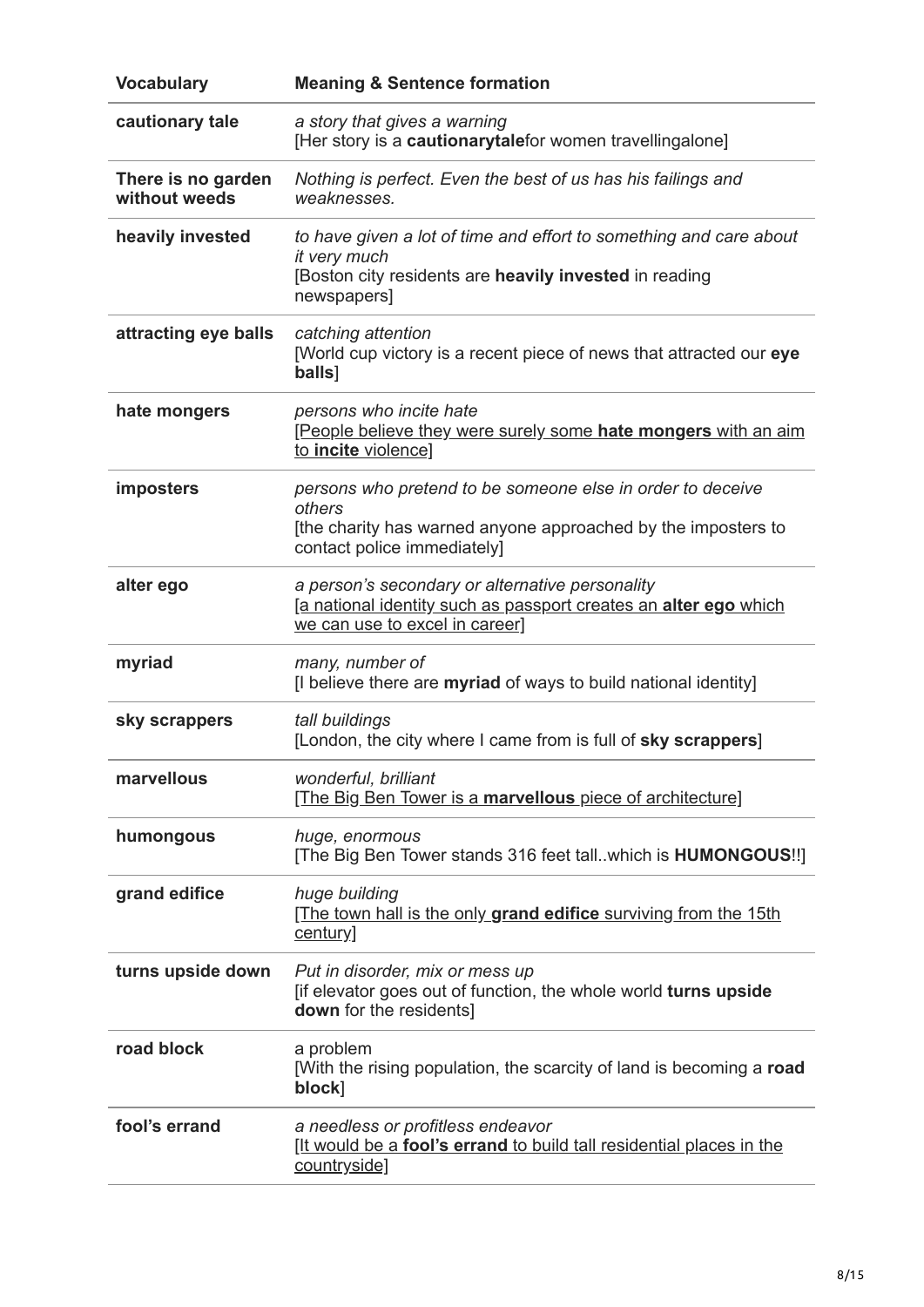| <b>Vocabulary</b> | <b>Meaning &amp; Sentence formation</b>                                                                                                                                         |
|-------------------|---------------------------------------------------------------------------------------------------------------------------------------------------------------------------------|
| chronically       | to a very great extent; extremely<br>[In today's chronically busy lifestyle we often overlook the<br>significance of joy]                                                       |
| jam-packed        | crowded, full, packed<br>[The hall was jam-packed when we reached there]                                                                                                        |
| signature style   | someone's unique style<br>[She, in her signature style, said Hello to everyone and started<br>cracking jokes]                                                                   |
| banter            | a joke, pun<br>I remember there was one <b>banter</b> on the life in a Metro train at<br>the comedy show]                                                                       |
| rib-tickling      | excessively funny<br>[The joke was so rib-tickling that people couldn't control their<br>laughter]                                                                              |
| monotony          | boredom, dullness<br>[We all should smile more often to break the <b>monotony</b> of life]                                                                                      |
| crestfallen       | sad and disappointed<br>[Jokes are another great thing that can make any crestfallen<br>human being smile within seconds]                                                       |
| hoodwink          | deceive or trick<br>[A fake smile is a powerful tool that may <b>hoodwink</b> people]                                                                                           |
| tread cautiously  | move carefully/warily<br>[Investors should tread cautiously until new interest rates are<br>announced]                                                                          |
| to and fro        | move repeatedly from one place to another and back again<br>[I drive almost everyday to and fro between home & office]                                                          |
| enchanting        | very attractive or charming<br><u>It was an enchanting car trip that I made with my family</u>                                                                                  |
| daily chores      | a routine task or job<br>[Presence of social media can be felt in almost all of our daily<br>chores]                                                                            |
| blown away        | to impress very strongly and usually favourably<br>[I was blown away by the power of social media]                                                                              |
| spellbound        | fascinated, amazed<br><u>It was spellbound by the social media post because I was a non-</u><br>believer of extraterrestrial species]                                           |
| extraterrestrial  | any object or being beyond (extra-) the planet Earth (terrestrial)<br>[It was spellbound by the social media post because I was a non-<br>believer of extraterrestrial species] |
| engrossed         | absorb all the attention or interest of<br>[The video confirmed the authenticity of alien presence and hence<br>engrossed me completely]                                        |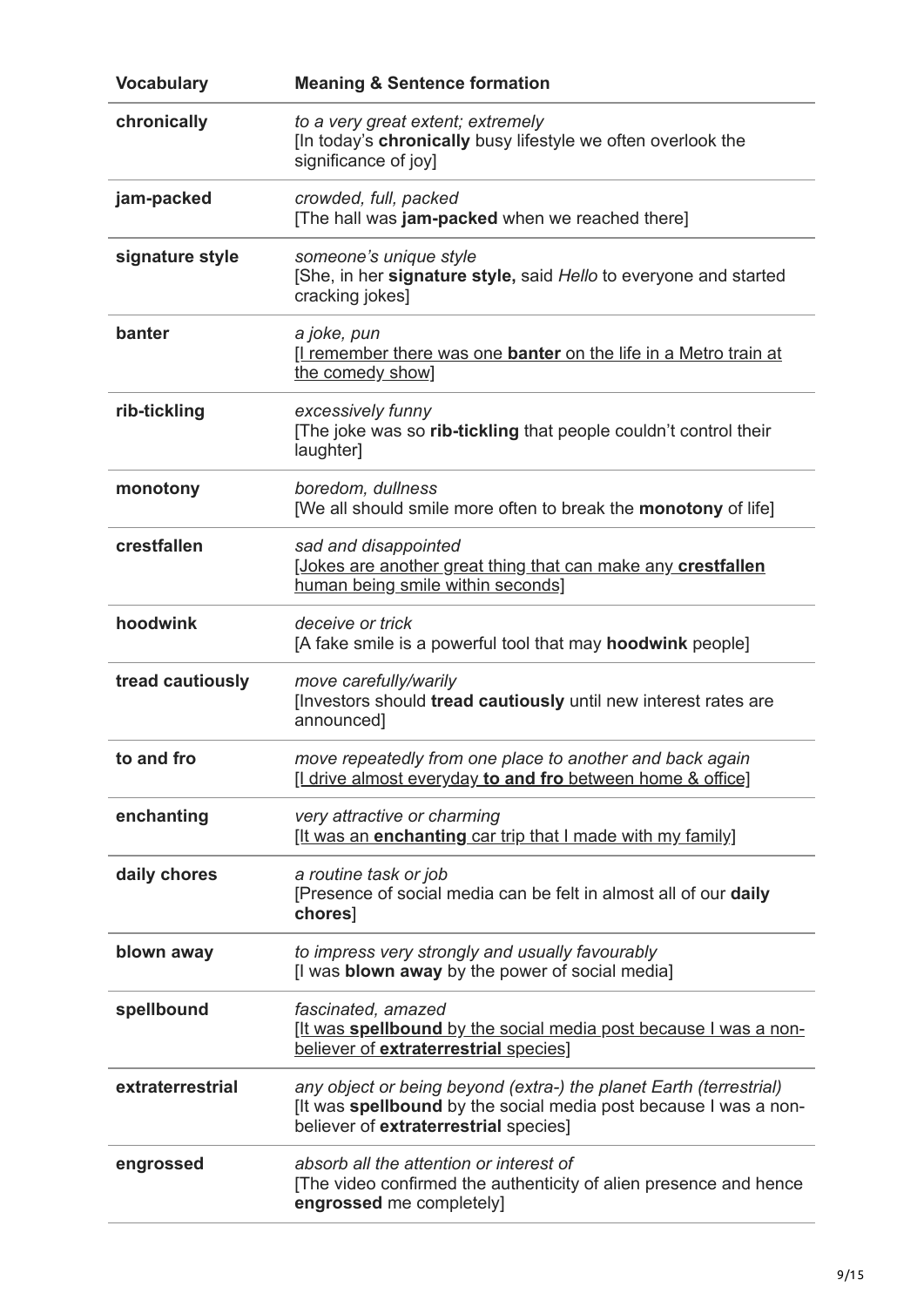| <b>Vocabulary</b>      | <b>Meaning &amp; Sentence formation</b>                                                                                                                                                  |
|------------------------|------------------------------------------------------------------------------------------------------------------------------------------------------------------------------------------|
| conspiracy<br>theories | an explanation for an event or situation that invokes a conspiracy<br>by sinister and powerful groups<br>[I thought aliens were mere conspiracy theories]                                |
| double-edged<br>sword  | something that has or can have both favourable and unfavourable<br>consequences<br>[Making friends on social networking sites is a double-edged<br>sword]                                |
| breathtaking           | wonderful, amazing<br>[The painting was breathtaking]                                                                                                                                    |
| asset                  | a useful or valuable thing<br>[Preet Tractors is our town's greatest asset]                                                                                                              |
| prerogative            | responsibility<br>[It's the <b>prerogative</b> of government to provide free skill training<br>courses]                                                                                  |
| aftermath              | the consequences or after-effects of a significant unpleasant<br>event<br>[Higher earnings can provide the necessary cushionagainst the<br>aftermath of the inflation]                   |
| low-hanging fruit      | the most easily achieved set of tasks, measures, goals, etc.<br>[Generous donation is a low-hanging fruit that helps big names<br>to attract free publicity]                             |
| treasure trove         | a collection or store of valuable or delightful things<br>[State Library is a treasure trove for me]                                                                                     |
| bear the brunt         | the principal force, shock, or stress<br>[Every place bear the brunt of rapid urbanization]                                                                                              |
| accomplished           | highly trained or skilled in a particular activity<br>[Her parents are accomplished doctors]                                                                                             |
| conflict               | difference of opinion<br>[There was a conflict between Jenny and her parents]                                                                                                            |
| reasoned out           | tried to find an explanation or solution to something<br>I reasoned out with her and told her that making a career as a<br>musician wouldn't possibly give her the luxuries of a doctor] |
| mend                   | change, fix<br>[Her parents threatened to cut her expenses if she did not mend<br>her ways]                                                                                              |
| go above and<br>beyond | to put extra effort<br>If try to help people in need, go above and beyond, regardless of<br>any intention of getting something in return]                                                |
| strata                 | group, class<br>[Rich industrialists can help the poor strata of society by generous<br>donations]                                                                                       |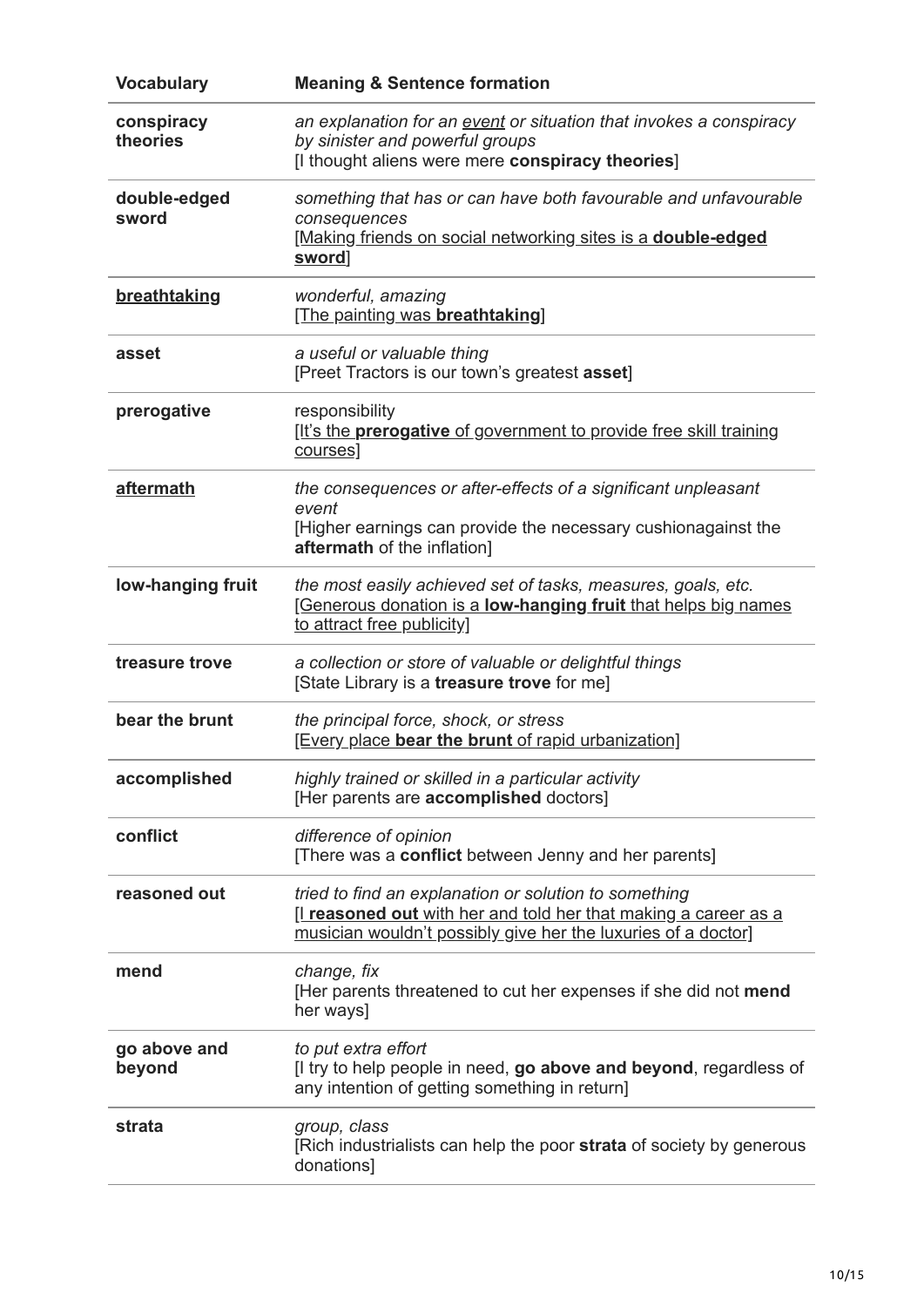| <b>Vocabulary</b> | <b>Meaning &amp; Sentence formation</b>                                                                                                                                                       |
|-------------------|-----------------------------------------------------------------------------------------------------------------------------------------------------------------------------------------------|
| samaritan         | a charitable or helpful person<br>[If parents lead them by example in helping others, they follow<br>their footsteps and become good samaritans in the future]                                |
| leg up            | providing help<br>[By engaging with other individuals and communities, we can<br>provide a real leg up to people whoever needs it.                                                            |
| invigorated       | strengthened, energized<br>[Showing your own way of helping people, the children will be<br>invigorated to do the same]                                                                       |
| realm             | a field or domain of activity or interest<br>[Today, I would take this opportunity to tell you about my first day<br>into the realm of education]                                             |
| befriend          | act as or become a friend to (someone)<br>[In an effort to <b>befriend</b> me, they offered me their lunch]                                                                                   |
| gratifying        | giving pleasure or satisfaction<br>[My first day at school was gratifying]                                                                                                                    |
| incontrovertible  | not able to be denied or disputed<br>[It is incontrovertible that children rely on parents for most of<br>their childhood]                                                                    |
| pat on the back   | a word or gesture of support, approval, or praise<br>[Parents should often consult with their children in the family<br>decisions and give them pat on the back for their contribution]       |
| chaos             | complete disorder and confusion<br>[Too much interference by parents may led into chaos in<br>children's life]                                                                                |
| die-hard fan      | someone or something that shows or possesses extreme,<br>absolute or complete loyalty<br>[My family is a die-hard fan of movies and we hardly skip any<br>weekends without watching a movie]  |
| impromptu         | done without being planned, organized, or rehearsed<br>[We made no such plan of a movie night, it was all impromptu]                                                                          |
| breezed through   | do something very easily or confidently<br>[Landon, an aimless, reckless guy who breezed through school<br>on looks and popularity]                                                           |
| awe-inspiring     | impressive, stunning, breathtaking<br>[The movie was very awe-inspiring to me]                                                                                                                |
| niche             | a specialized audience for a particular kind of product or service<br>[Documentaries have a niche audience so they appear to be less<br>famous on a global scale but in reality they are not] |
| testament         | something that serves as a sign or evidence<br>[His style and range of characters is a true testament to his<br>incredible acting ability]                                                    |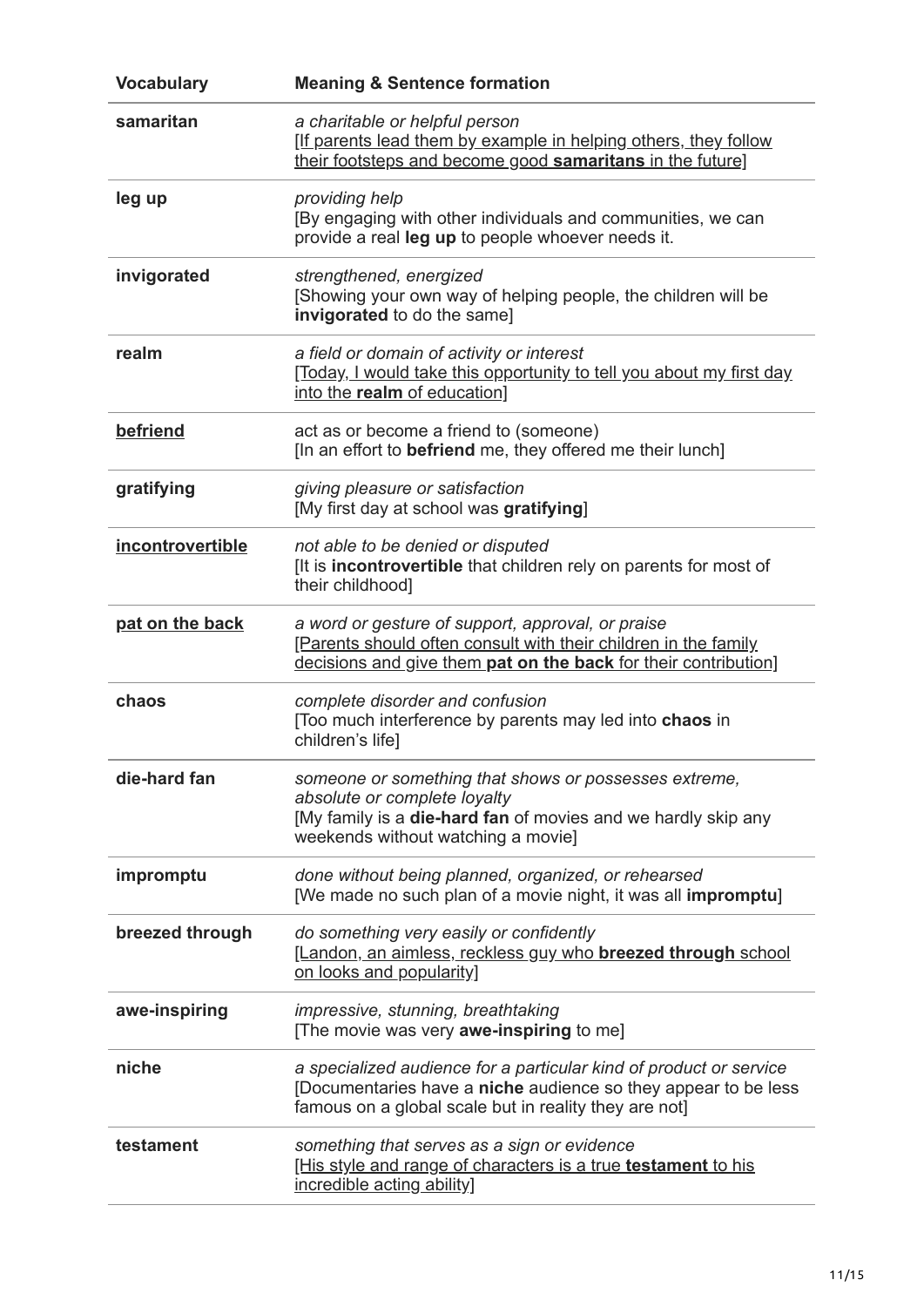| <b>Vocabulary</b>  | <b>Meaning &amp; Sentence formation</b>                                                                                                                                                            |
|--------------------|----------------------------------------------------------------------------------------------------------------------------------------------------------------------------------------------------|
| need of the hour   | The need of the hour is defined that it is the need of this moment<br>or time<br>[A fun activity after school/work has become need of the hour]                                                    |
| pays me off        | yield good results<br>[Badminton builds good physical stamina and mental agility<br>which consequently pays me off in the work life]                                                               |
| relish             | greatly enjoy<br>[Each stroke of the racket makes the typical whoosh sound that I<br>relish]                                                                                                       |
| gender stereotypes | widely accepted biases about certain characteristics or traits<br>about males-females<br>[Dawa Yangzum Sherpa celebrate success in extreme<br>mountaineering and breaking down gender stereotypes] |
| ally               | friend, companion<br>[My mother is my closest ally]                                                                                                                                                |
| shopping spree     | to shop excessively; to buy a lot of things in an extravagant way<br>[Last Saturday we went out together on a shopping spree]                                                                      |
| seize the day      | make the most of the present moment<br>[This woman looks at life as a challenge and wholeheartedly<br>intends to seize the day every time]                                                         |
| outgrown           | grow faster or taller<br>[Older people have outgrown their living standards over the<br>period of time]                                                                                            |
| fancy              | feel a desire or liking for<br>[We both fancy shopping]                                                                                                                                            |
| daunting task      | an intimidating or overwhelming task, difficult task<br>[Frankly speaking, buying a new TV can feel like a daunting task]                                                                          |
| doorbuster deals   | an exclusive offer which is handed out early into the business's<br>opening hours<br>[In the Black Friday sale, new models see major discounts in<br>doorbuster deals]                             |
| binge-watch        | watch multiple episodes of (a television programme) in rapid<br>succession<br>[I prefer to use television to binge-watch my favourite Netflix<br>shows]                                            |
| <b>TV spree</b>    | to watch TV excessively<br>[After returning from workplace, I go on a TV spree to watch my<br>dearly loved Netflix shows]                                                                          |
| indispensable      | essential, crucial, necessary<br>[Training employees during the start of the job is indispensable]                                                                                                 |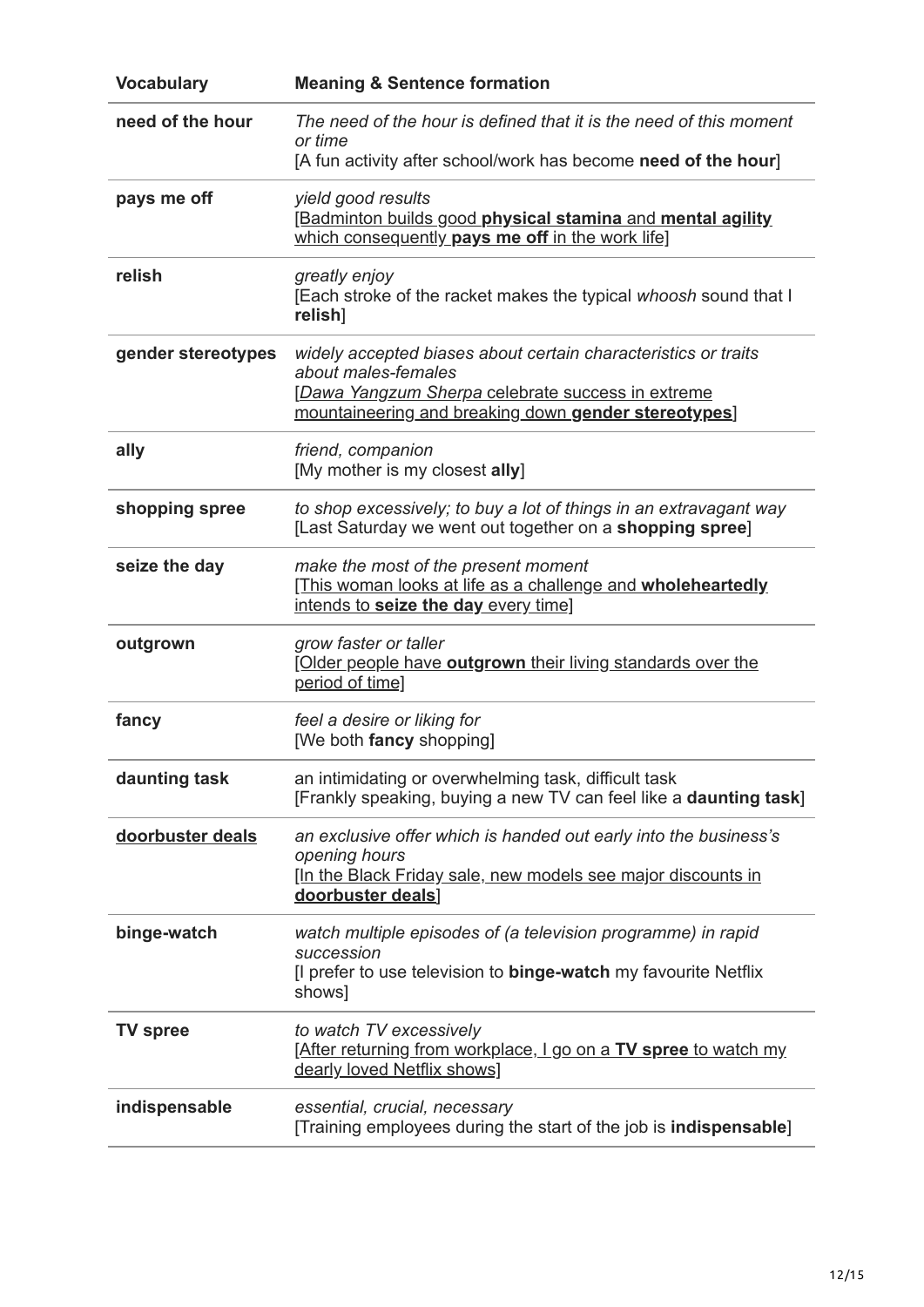| <b>Vocabulary</b>         | <b>Meaning &amp; Sentence formation</b>                                                                                                                            |
|---------------------------|--------------------------------------------------------------------------------------------------------------------------------------------------------------------|
| repercussions             | an unintended consequence of an event or action, especially an<br>unwelcome one<br>[Using modern technology excessively at home has serious<br>repercussions]      |
| inevitable                | unavoidable<br>[Failure is inevitable]                                                                                                                             |
| doomed                    | an unfortunate and inescapable outcome; ill-fated<br>[All my dreams were <b>doomed</b> in no time]                                                                 |
| emotional fallout         | emotional breakdown<br>It became difficult for me to handle the <b>emotional fallout</b> after<br>failure]                                                         |
| with the likes of         | similar to<br>If tried to build an online shopping website to compete with the<br>likes of Amazon & Flipkart]                                                      |
| call it a day             | decide or agree to stop doing something<br>[The whole website was affected by a malware(virus) so I call it a<br>day, and decided to shut it down]                 |
| down in the dumps         | depressed or unhappy<br>[My spirit was down in the dumps]                                                                                                          |
| toiling                   | working extremely hard or incessantly<br>[There is no point in toiling for something which has no<br>opportunities]                                                |
| let off a bit of<br>steam | to do or say something that helps you to get rid of strong feelings<br>or energy<br>[Any time I need to let off a bit of steam, I call my friends and<br>and talk] |
| sinking feeling           | a vague unpleasant emotion<br>[There is almost no more sinking feeling that losing your<br>personal and financial belongings with the wallet]                      |
| go in vain                | unsuccessful; of no value<br>[I reported the theft but all efforts go in vain]                                                                                     |
| tattered state            | torn into shreds; ragged<br>[Lgifted my mother a new wallet because her old wallet was in a<br>tattered state]                                                     |
| sea change                | massive change; a profound or notable transformation<br>[A baby step from all of us can make a sea change in the<br>environment]                                   |
| laggard                   | a person who makes slow progress<br>[Although I've worked with Environmental NGO's and played my<br>part but I am still a laggard in my efforts]                   |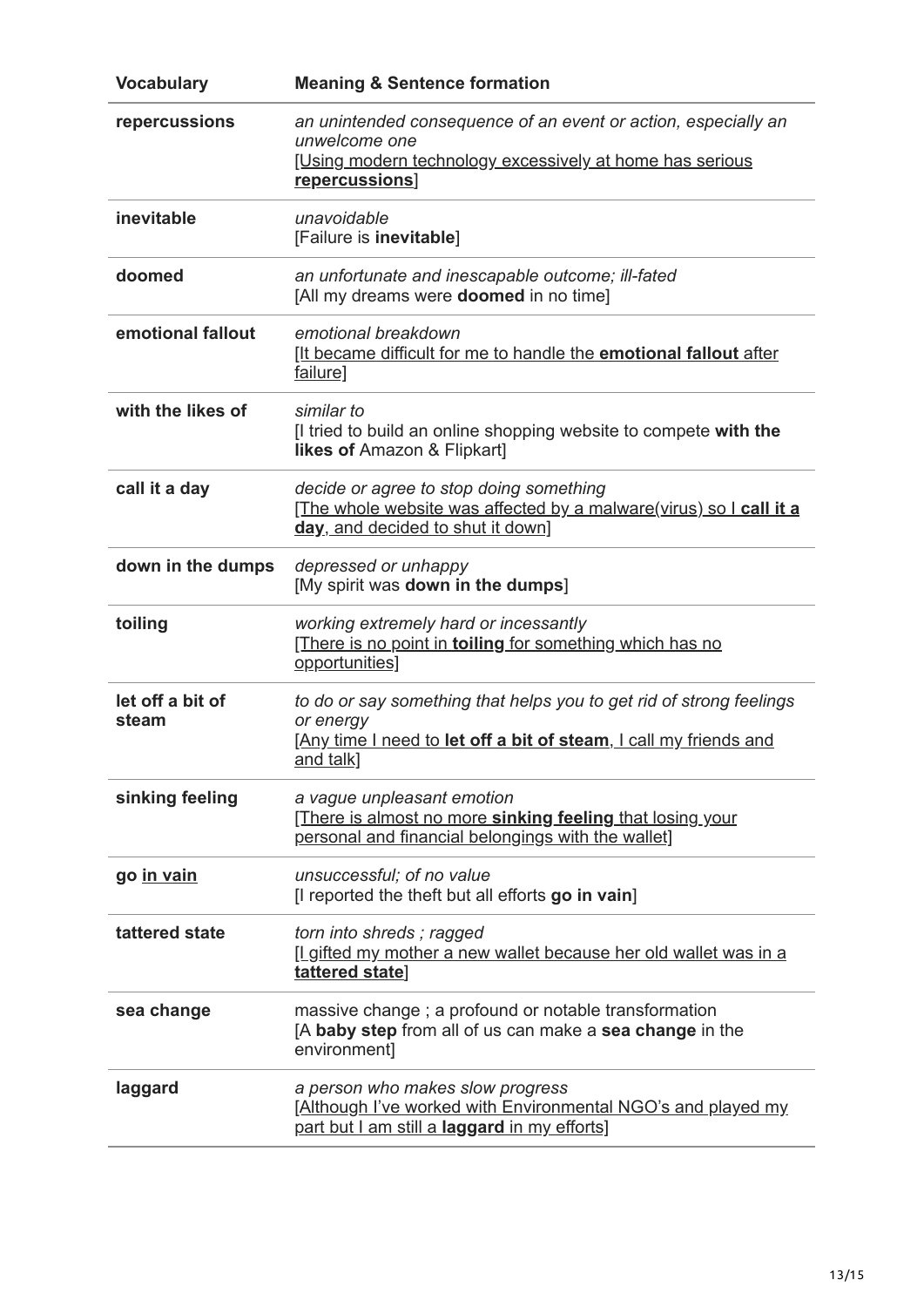| <b>Vocabulary</b> | <b>Meaning &amp; Sentence formation</b>                                                                                                                            |
|-------------------|--------------------------------------------------------------------------------------------------------------------------------------------------------------------|
| amalgamation      | merger; mixture<br>[Festivals such as Halloween has become super popular in India<br>because of increasing amalgamation of Western culture into<br>Indian culture] |

**List of important IELTS vocabulary words and idioms (PDF)**

## **IELTS Vocabulary Part-2**

**Here's some moreIELTS Speaking Part: 1,2, and 3 vocabulary words, phrases and Idioms that can fetch you a 7+ band score.**

| <b>Vocabulary</b><br>Word or<br><b>Idiom</b> | <b>Meaning &amp; Sentence formation</b>                                                                                                              |
|----------------------------------------------|------------------------------------------------------------------------------------------------------------------------------------------------------|
| inquisitive                                  | having or showing an interest in learning things; curious<br>[I am an inquisitive person]                                                            |
| one heck of                                  | brilliant, surprisingly good<br>[Spending time with friends is one heck of an adventure]                                                             |
| walk down                                    | to reminisce over memories of past events                                                                                                            |
| memory lane                                  | [My grandmother spends more time walking down memory lane these days]                                                                                |
| apprehensive                                 | anxious or fearful that something bad or unpleasant will happen<br>[For all my life I was apprehensive of diving into the water]                     |
| bread and                                    | a person's livelihood or main source of income.                                                                                                      |
| butter                                       | [Confidence is the bread and butter of sales people]                                                                                                 |
| as happy as                                  | extremely happy                                                                                                                                      |
| Larry                                        | [I was as happy as Larry after getting my first promotion]                                                                                           |
| goofing                                      | to spend time doing silly or playful things                                                                                                          |
| around                                       | [I was just goofing around with my life]                                                                                                             |
| Sexagenerian                                 | a person from sixty to sixty-nine years old<br>[I have seen Sexagenerians who started their new lives with new skillset and<br>are quite successful] |
| mind-                                        | influencing or altering one's state of mind                                                                                                          |
| bending                                      | [if you look at Elon Musk's tweetsthey are hilarious and mind-bending]                                                                               |

**List of important IELTS vocabulary words and phrases (PDF)**

## **IELTS Speaking Vocabulary PDF (Band 9)**

**Click on the link to download the IELTS Speaking Band 7-8-9 Vocabulary list in PDF.**

**I hope this post will boost your language proficiency. To know more about the Speaking test, check out our [Speaking Section.](https://cictalks.com/ielts-speaking-part-1-2-and-3/)**